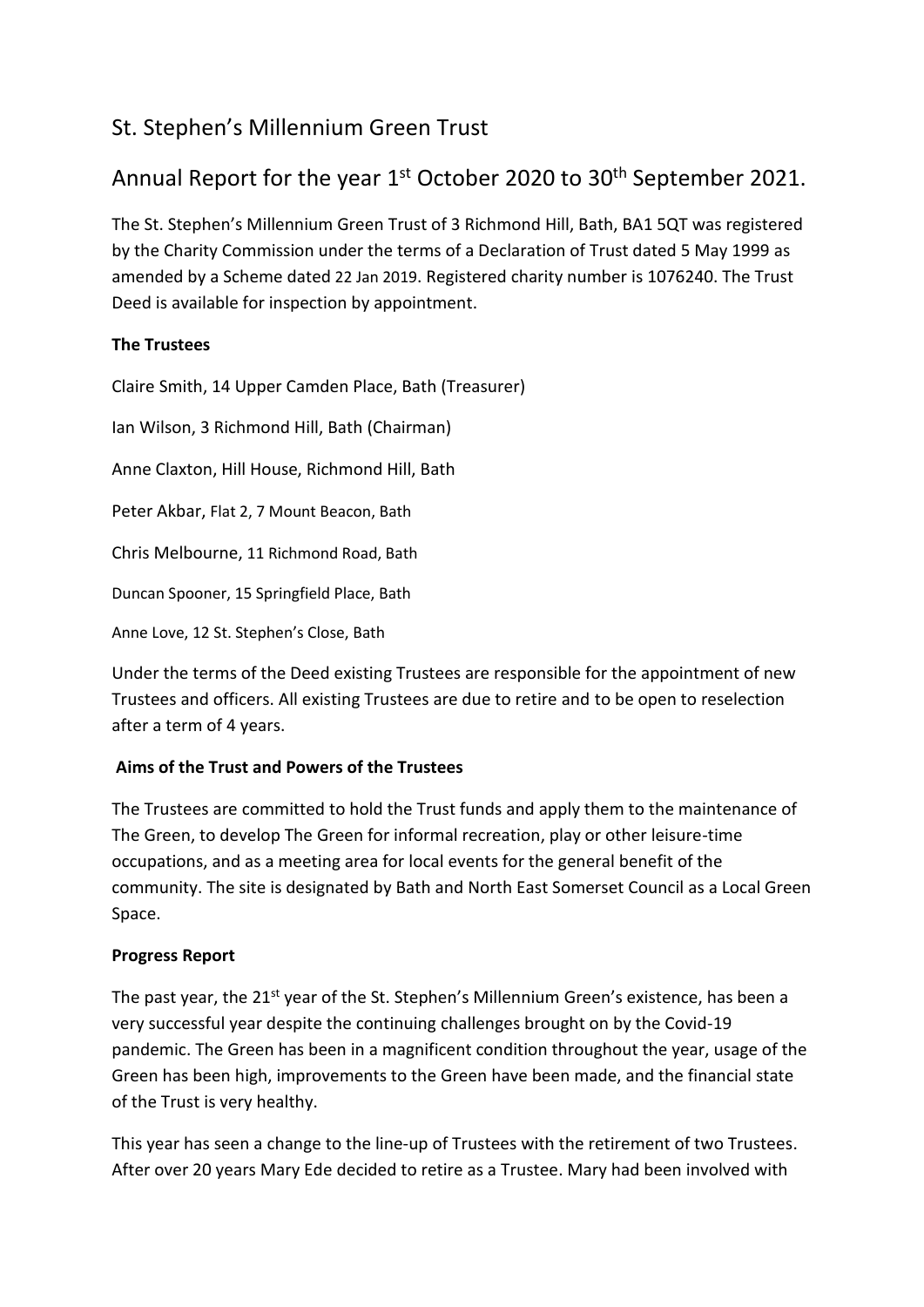the Millennium Green from its very early days and was one of the group of people who worked hard to preserve the land that became the Millennium Green and the St. Stephen's Allotments from the hands of developers.

As well as serving as a Trustee for many years Mary has also supported many of the Millennium Green fund-raising events. In particular Mary did much to support the Lansdown Open Gardens which has become a well-established annual event for the local community.

After 20 years of sterling service to the St. Stephen's Millennium Green Trust Jackie Harris also decided to retire as a Trustee.

The Trustees would like to thank Jackie for her tireless support of the Millennium Green over many years and for her great work in organising many fund-raising events over two decades. The financial health of the Trust owes a great deal to Jackie's fund-raising efforts.

Jackie also spent much time helping with plantings and gardening on the Green. The current magnificent state of the Green is in a significant part down to her dedication and efforts over the past years.

The Trustees would also like to thank Jackie's husband Richard for all the effort he has put into fund-raising events over the past years.

We are very pleased that Anne Love has agreed to become a Trustee and we look forward to her support to the Trust in the coming years. Anne, together with John Gibbon our gardener, will focus on the maintenance and the development of the Green.

The Millennium Green has been in wonderful condition throughout the year and as always many thanks to our gardener John Gibbon, to Jackie Harris and now also to Anne Love, who have worked so hard to ensure that the Green has always looked at its very best. During the lockdown periods earlier in the year the Green was heavily used by many people seeking some relief from the rigours of the lockdowns.

During the year work started on the renewal of the paths on the Millennium Green which have suffered increased wear from heavy use during the lockdowns. The section of the path from Richmond Road up to the entrance to the Green has been renewed. Over the coming years the paths around the Green will be renewed. Thanks to Duncan Spooner for leading the team who carried out this work.

The financial position of the Trust is covered in detail in the Financial Report, but the key point is that the Trust's income for the past year exceeded expenditure due to a number of large donations and a very successful Lansdown Open Gardens. This means that this year the Trust will be able to add to the capital reserve fund.

Donations have been a major source of income for the Trust. This year the income from donations is significantly above the income from donations in the previous year. We are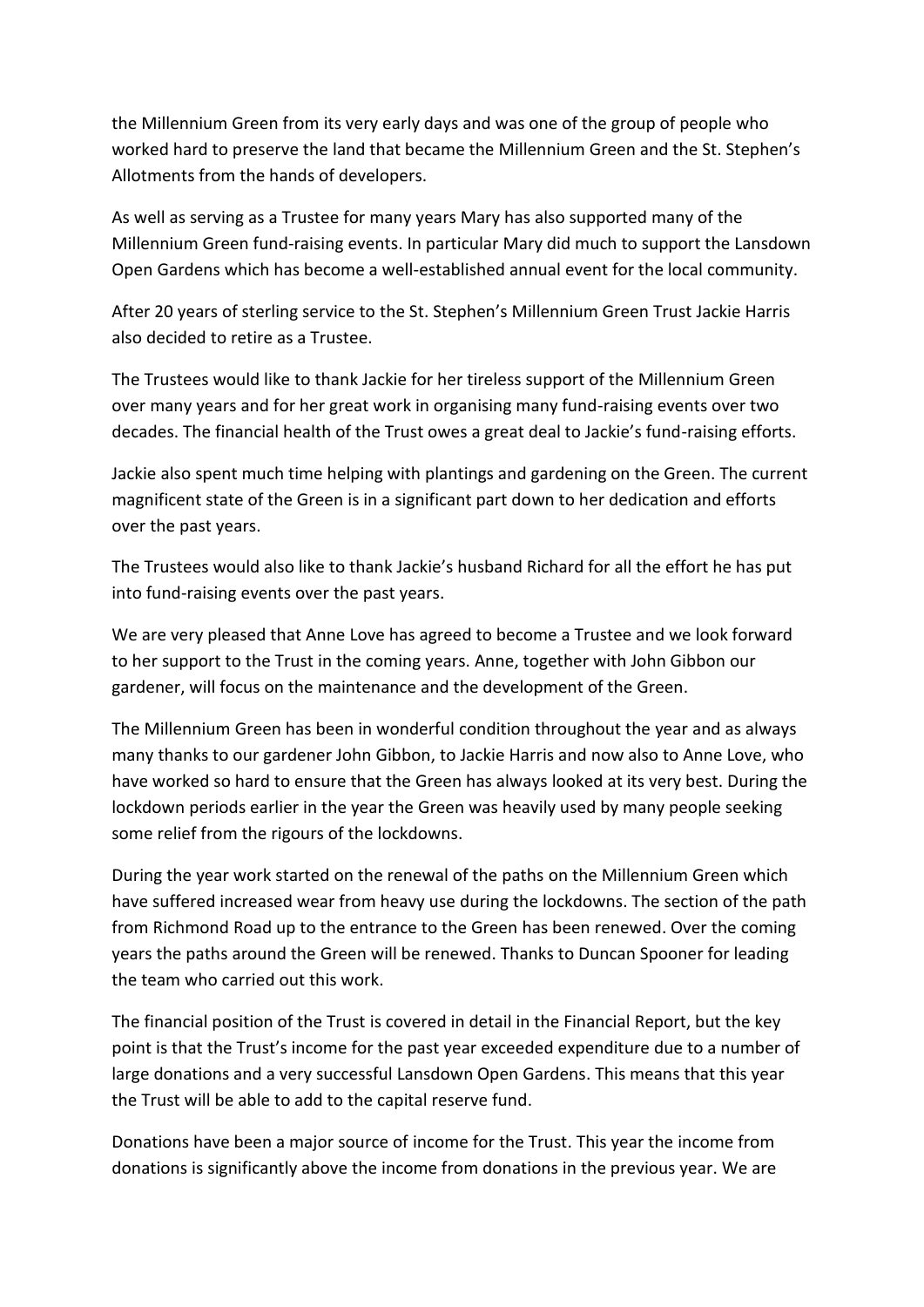especially grateful for significant donations from the Barbara O'Connor, Margaret Ledbury, Howard Weston, Jonathan Nash, Michael Smith, Holly Mitchell, Tom Baines, & Harriet Oldridge. In the future it is important that the Trust continues to maintain a strong income stream from donations.

This year the Trust added a new income stream in the form of the Millennium Green Lottery. This was launched in March 2021 with tickets priced at £2 each per month and a draw taking place monthly. 50% of ticket sales go to the monthly prize and 50% towards the upkeep of the Green. Currently 113 tickets have been sold giving a monthly prize of £113. The Lottery has contributed £1531 towards the upkeep of the Green for this year.

Fund-raising events provide an important source of income for the Trust as well as providing events to be enjoyed by the whole community. During the year we managed to hold three fund-raising events as pandemic restrictions eased.

In December 2020 there was a Jam & Chutney sale on the Millennium Green organised by Jackie Harris which was a great success. All the products were sold out after 40 minutes and £183 was raised towards the upkeep of the Millennium Green.

The Millennium Green's first foray into virtual talks using Zoom in March 2021 was very successful. Local author, travel writer and 'Turkophile' Jeremy Seal gave a fascinating talk on his latest book 'A Coup in Turkey'. In all over £120 was raised for the Millennium Green.

After most pandemic restrictions had been lifted a delayed Lansdown Open Gardens event was held in August 2021. Th event was a great success with a dry sunny day after a long period of wet weather. Five gardens and the Millennium Green all looked resplendent in perfect summer sunshine. Over 325 visitors came and sales of entry tickets, teas, plants and preserves, and raffle tickets raised over £3,000 towards the maintenance of the Green.

Thanks to all the garden owners, to Jackie Harris and Peter Akbar for organising, and to all the volunteers who helped to make the day so successful.

The Trustees believe that it is important that we continue with these events not solely as a means of raising funds but also as events for the local community. The Trustees will lead the way on this but as always, we will need the help of volunteers from the local community to make these events a success.

Email continues to be the primary method of communication with supporters of the Green and we currently have a well qualified list of over 155 subscribers. Our website [www.millenniumgreen.org.uk](http://www.millenniumgreen.org.uk/) is updated with new information about the Millennium Green. In addition we have a presence on Instagram (@mgigram) with 118 followers.

The Trustees would like to give special thanks to Sue & Anthony Branfoot for their work in keeping the path between Lansdown Road and Lansdown Mews clear of rubbish and weeds. The path is owned by the Trust, so we are very grateful for Sue & Anthony's efforts.